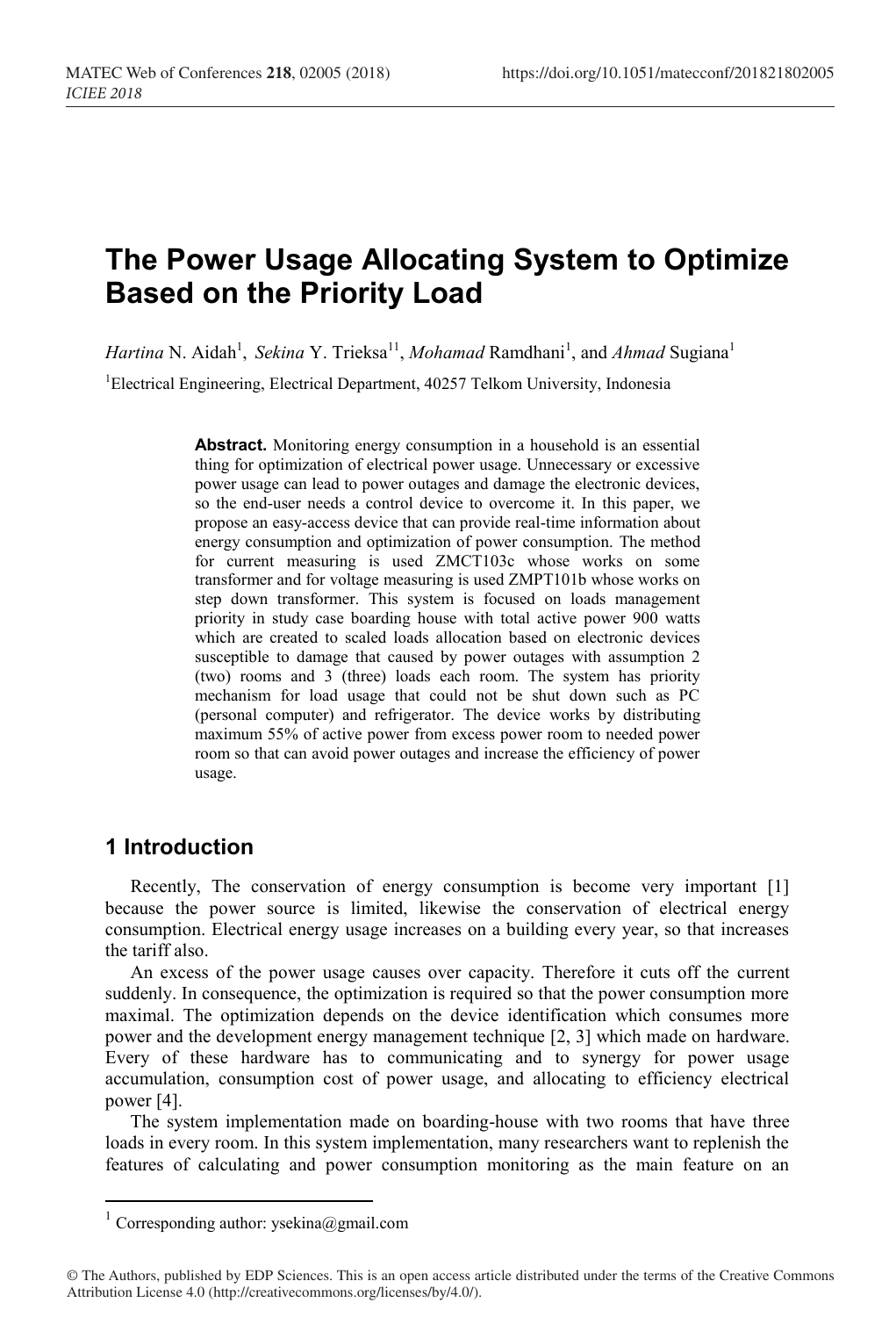electrical system, so that used the current transformer as the current calculating which is the key for data acquisition [5]. Either wise, control device is needed for power consumption monitoring and allocating compatible with user's necessity. The process of electrical power allocate happened to compare the room's necessity with other room if the room needs more electrical power while the other room does not use it then the power on that other room would be allocated to the room whose needed. In other condition is when every room needed more electrical power so some loads would be shut off with the relay based on the load's priority scale [1].

The concept in this allocating system based on priority load research needs so that can maximal the available power without the user replenishing the power's capacity, with the result that more efficiency and resolving the problem that the electrical power source are limited. The system design is presented in section II, in section III is presented in the implementation design, the next section has presented the conclusion, and the last section is presented the future work.

### **2 Design System**

**Fig. 1** represents a general block diagram of the proposed system. This system made connected between electrical source voltage 220 V and MCB as a protector each room. The relay which midst MCB uses to do the power allocated. The main of a system is consist of the loads wiring, current and voltage sensor as measures and the relay located between the load and the Arduino as cuts the current to load.

Hardware planning consist of the component selection would be used, design planning and wiring. The point in this system is Arduino-Mega2560 usage. This component is a microcontroller that could be saved as the result of data processing to EEPROM memory [6]. Furthermore, the Arduino has a lot of port I/O so that could be implemented in a various room.



**Fig. 1** General Block Diagram

#### **3 Implementation of the System**

In this implemented, there have been three processes to be used. The first is for current and voltage measurement [4], in part two is the processing of current and voltage data become the electrical power and long-time that the user used the loads with the assist by Real Time Clock DS3231. The next process is power management and allocating of power based on several conditions. This research is used in six loads with three loads in each room.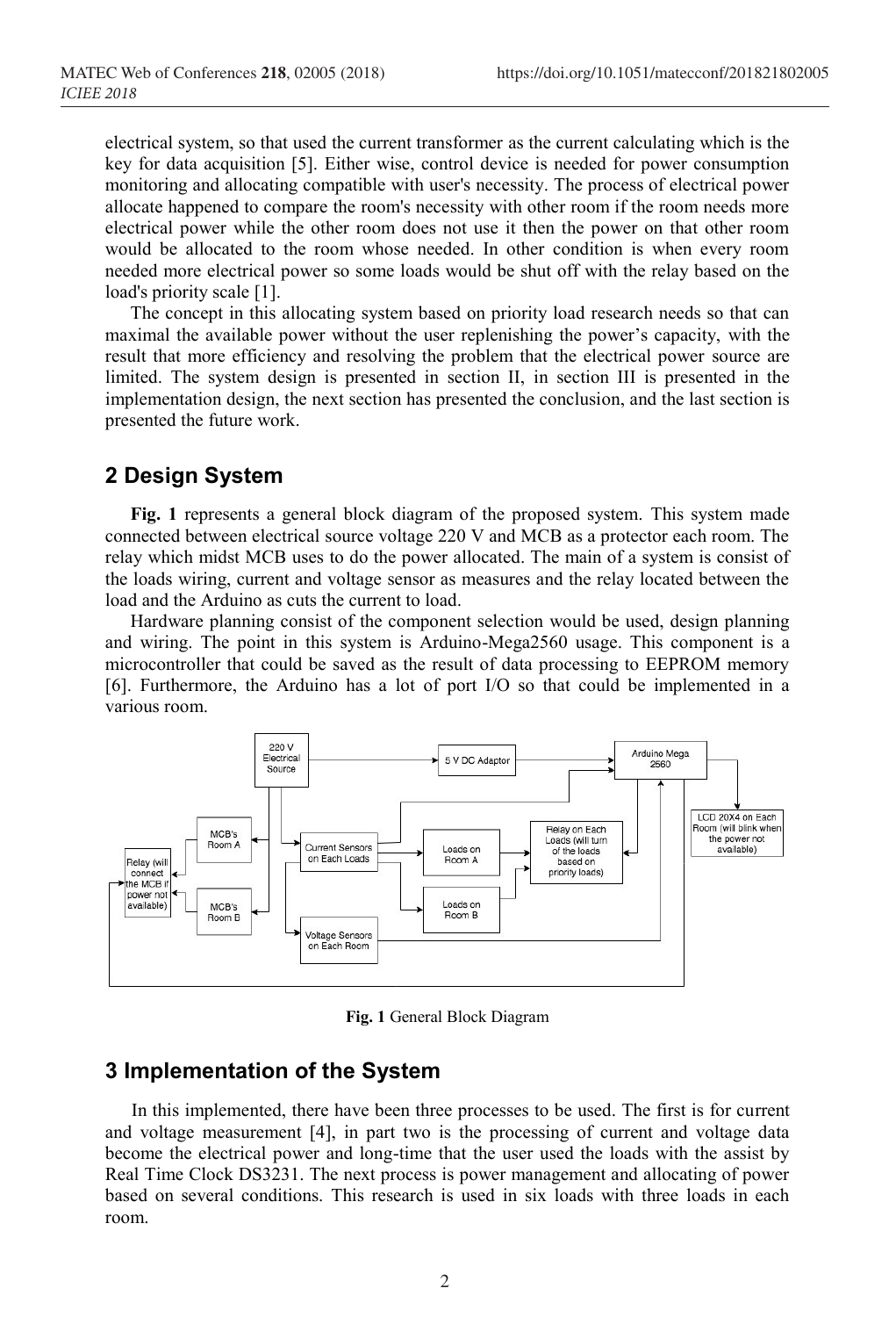To manage the loads, there are two systems [1]. The systems are the priority loads management and the allocating power.

#### **3.1 Allocating Power System**

The allocating power system happened when the room needs more power, and the other room only used less than the maximum total power in one room. This allocating coupled by connecting the relay inter each MCB in room 1 and the other room. For taking the resolve by the relay regarding the power that could be allocated or could not be allocated needs 1 minute and for taking back the power that would be observed by the current spring that happened on the room whose gave the power.

LCD installed on a panel for each room and displayed the total power consumption, tariff, and information that become the notification if the power is allocating approval or not. This LCD is useful for monitoring the power consumption.



**Fig. 2** Flowchart Allocating Power System [2]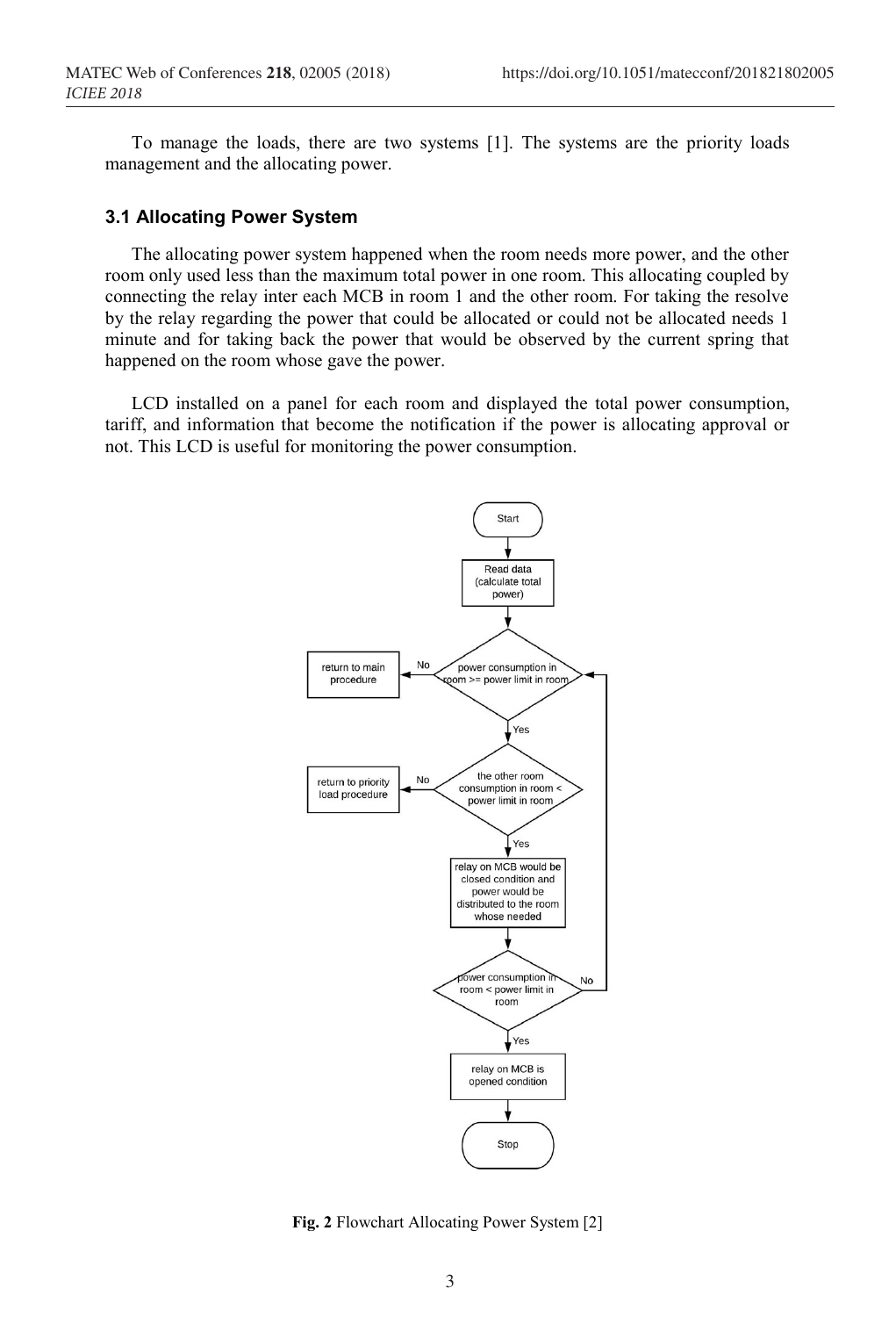#### **3.2 Priority Loads Management**

The sequence of this priority needs to preserve the devices continuously turn on so that would not have happened the damage. The system is made by connecting the relay on every load's socket. The relay would be cut the current based on a specific condition and the sequence of loads priority x, y, and z those presented in **Table 1**



**Fig. 3** Flowchart Priority Loads Management [2]

The allocating power and priority loads management, those two ways to manage power consumption that created the efficiency of power consumption. **Table 1** showed the rules based on an amount the total power consumption for each room.

| <b>Conditions</b>                  | <b>Load Priority in Room 1</b> |     |     | <b>Load Priority in Room 2</b> |                |                | <b>Notes</b>                  |
|------------------------------------|--------------------------------|-----|-----|--------------------------------|----------------|----------------|-------------------------------|
|                                    | X                              | y   | z   | X                              | V              | z              |                               |
| Power $1 < 450$ and<br>power 2<450 | On.                            | On. | On. | On.                            | O <sub>n</sub> | On             | Normal Condition              |
| power 1>450 and<br>power 2<450     | On                             | On  | On. | On                             | Off            | Off            | Allocating power<br>by room 2 |
| Power $1 < 450$ and<br>power 2>450 | On                             | Off | Off | On                             | O <sub>n</sub> | O <sub>n</sub> | Allocating power<br>by room 1 |
| power 1>450 and<br>power 2>450     | On.                            | Off | Off | On                             | Off            | Off            | Priority Load<br>Management   |

**Table. 1** The rules for allocating power use system or priority load management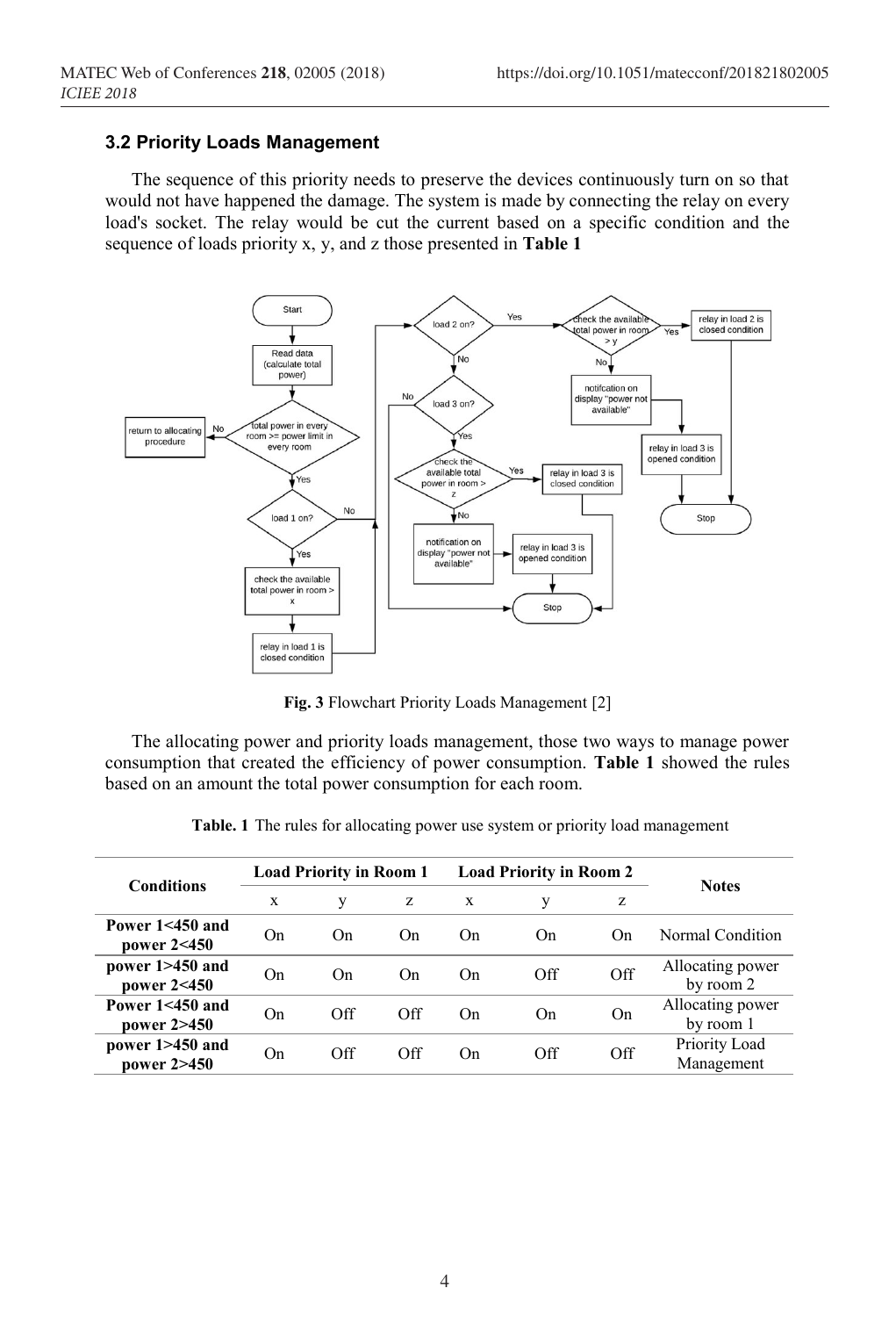#### **3.3 Result**

| Measurement Electricity Scale Variable |                            |                        |                             |  |  |  |  |
|----------------------------------------|----------------------------|------------------------|-----------------------------|--|--|--|--|
|                                        | <b>Measurement Results</b> | Calculation<br>Results |                             |  |  |  |  |
| Loads                                  | Voltage RMS (V)            | Current RMS (A)        | <b>Real Power</b><br>(Watt) |  |  |  |  |
| Lamp 1                                 | 232.2                      | 0.0387                 | 8.98                        |  |  |  |  |
| Lamp 2                                 | 232.2                      | 0.0216                 | 5.01                        |  |  |  |  |
| Laptop                                 | 232.2                      | 0.3445                 | 79.99                       |  |  |  |  |
| Personal Computer                      | 232.2                      | 0.8613                 | 199.99                      |  |  |  |  |

**Table. 2** Loads Priority and these Power Consumption [1]

Laptop and Personal Computer are devices which have tendency easier to be broken if the overpower happened so that these devices placed on top priority to maintained in on condition permanently when the current disconnected suddenly. These devices are created as a reference for determining power amount which maintained on each room. Based on measurement and real power calculation results in **Table 2**, then accepted the most significant total power is  $P \approx 200 W$ . Accordingly a percentage of the power could be allocated to other room :

$$
P_{share} = P_{total} - P
$$
  

$$
\frac{P_{share}}{P_{total}} \times 100\% = \frac{250}{450} \times 100\% \approx 55\%
$$
 (1)

## **4 Conclusion**

The power optimization can do with allocating the power from 1 room to another room in the amount of 55% by concern about the type of devices that tendency easier to be broken if the overpower happened. The first thing to do for optimization is set the devices that the user want to maintain in on condition even though the overpower happened. Furthermore, if the condition in each room uses the power >450 Watt, then automatically the relay will turn the device off based on the priority's scale.

# **5 Future Work**

To develop this research in the future will be more useful if this system could be worked on a larger scale such as office complex, industry and others with many loads then this research.

## **References**

- 1. R. Dubey, S. Nath, K. Harsha, D. R. S. Vinay, M. Bayya, Dr. BVSSN. P. Rao, "Smart Home Management with Online Power Measurement," IEEE: Humanitarian Technology Conference (R10-HTC), Dec (2016)
- 2. T. R. Melo, S. O. D. Luiz, "Experimental Platform for Power Measurements of Computer System," IEEE: Consumer Electronics – Berlin, Sept (2014)